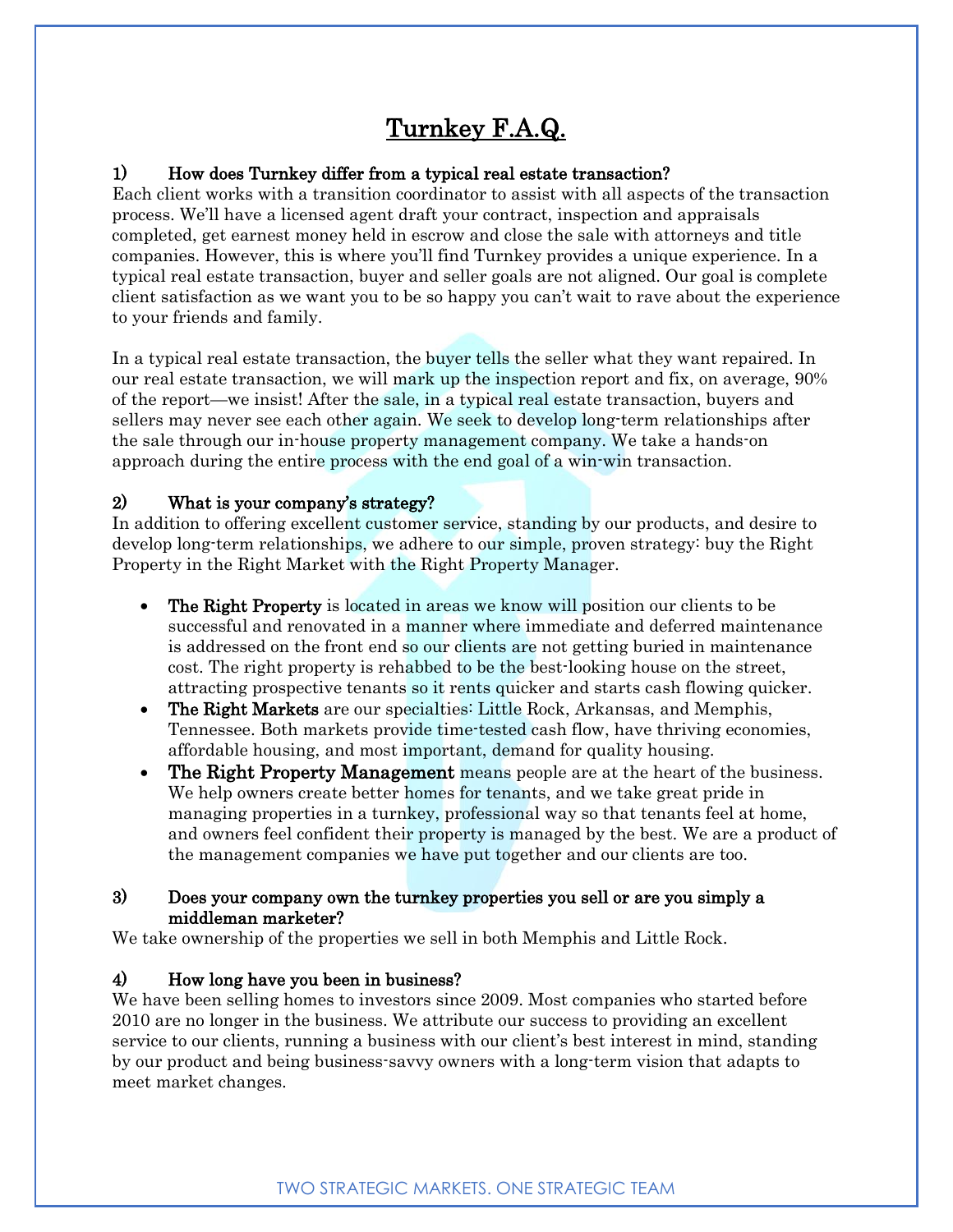# 5) Do you own rentals yourself?

Yes. Between Memphis and Little Rock ownership, we own more than 50 single family, multi-family and commercial properties in both markets. Not only do we own properties as a company, our property management staff collectively owns eight as individuals. We all continue to add properties each year to our portfolio.

# 6) How do you stand by your product?

This is one of many reasons we have had longevity in the business. We offer an in-house warranty after the purchase once the tenant moves into the home.

# 7) What does your in-house warranty include?

We offer a 90-day warranty for what's within the four walls of the house that begins once the tenant moves into the property, and a 180-day warranty for the HVAC. Keep in mind, most times, the HVAC systems in our house are new. Between our renovation, your property inspection and the tenant living and using the house, most glitches are caught. This removes most of the risk of negative cash flow due to excessive maintenance. Our goal is for you to have such little maintenance the first few years that you cash flow above your projections.

# 8) Should I order a home inspection?

Yes. We can recommend inspectors, or you can choose one on your own. We work the home inspectors we recommend and know personally that they provide easy-to-read reports with clear pictures of the items need addressing.

## 9) Will the inspection report have items to repair and who marks up the items to be addressed?

Yes, the inspection reports will have a punch list of issues to be addressed. An inspector's jobs is to find issues with the home, if you were to receive a report with only a few items to address, you should be worried. We are glad to make repairs and review the report, addressing about 90% of the issues on the list. Our goal is to deliver a well-rehabbed property.

## 10) If I have a home inspection, why would I need a warranty?

Although we do a large rehab on each property and the home is inspected, often the home is vacant during the inspection. When a tenant occupies the home, they may find something that needs to be addressed. This is why starting the warranty period upon tenant move-in date is so important. Between our rehab, your inspection, and our warranty, we have collectively positioned this property to avoid excessive maintenance.

## 11) How many out-of-state owners do you work with?

As of February 2018, we work with more than 300 investors from around the U.S. and foreign investors from Canada, China, Singapore, New Zealand, Australia, France, Japan, and the Czech Republic.

## 12) What type of neighborhoods do you purchase your turnkey properties?

We invest in strong, proven areas where we have a footprint of success through personal ownership or property management presence. We absolutely do not invest in low-income, low-rent areas, which typically have a higher crime rate. These areas are often referred to as "C" class, but really are "D" class. While success can be found in those areas, we feel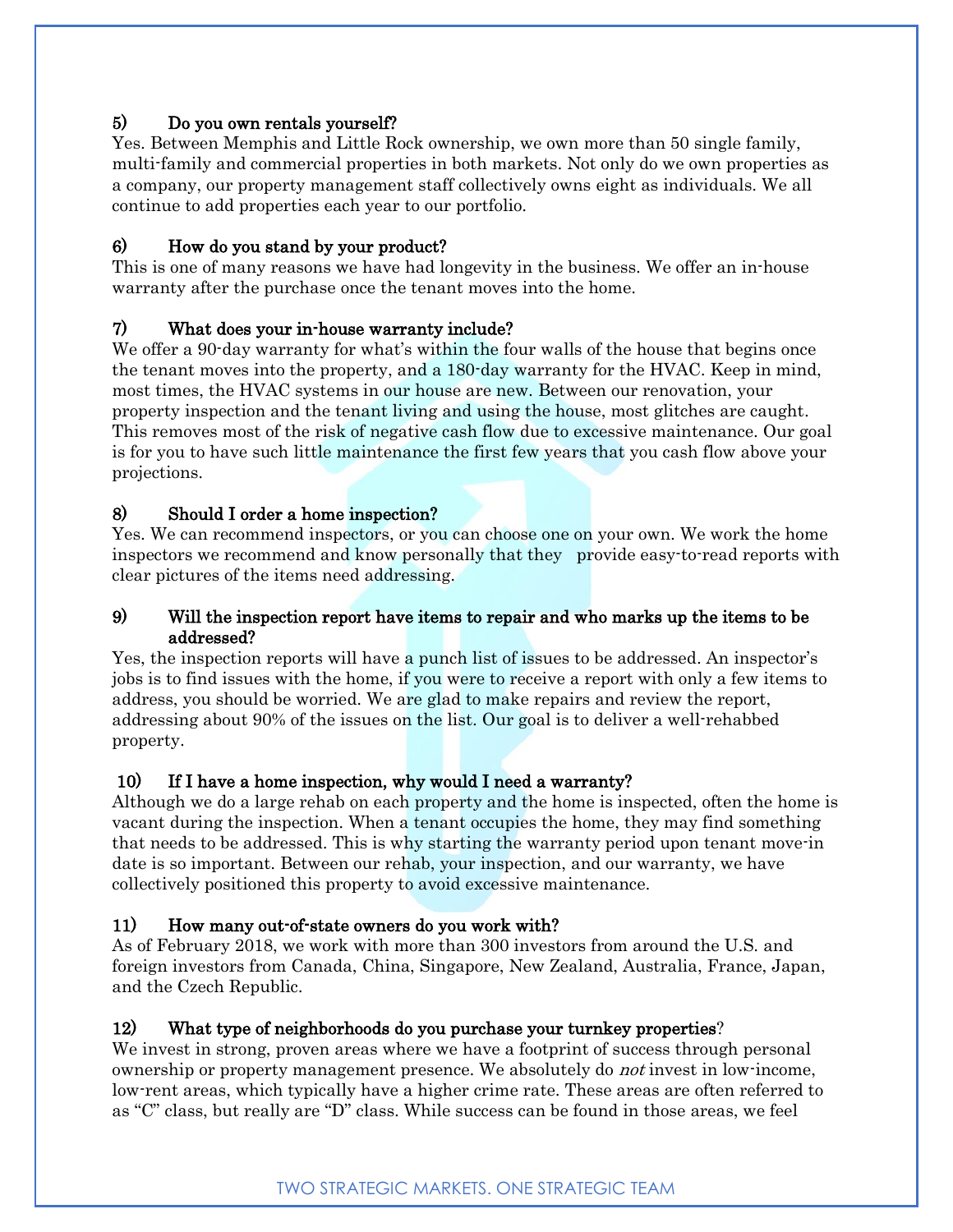these are best-owned locally, as management of these type of properties is completely different.

## 13) How do you distinguish between A, B, C and D class properties?

"A" class are located in areas with higher rents, and higher property values relative to the market. In these areas, the majority of properties are owner occupied. These are areas where you can expect appreciation, but because homes are higher in value, cash flow is lower because property taxes are higher and acquisition cost is higher. Exit of the investment would likely be retail. Rents in most cases would be \$1,150 and up for a 3-bed, 2-bath home in our markets.

"B" class properties yield high rents, but below what you can expect for "A" class. There is a mix of owner-occupied and investor sales. These are stable areas, but appreciation in our markets will be relatively small and even flat some years. Exit of the investment can be either retail or investor. Rents would be \$900 and above for a 3-bed, 2-bath home in our markets.

"C" class markets are mostly driven by investor sales, but still a few owner occupant sales. These are good areas for individuals qualifying for rents in the \$795 to \$895 rents for a 3 bed, 2-bath. Both of our markets have "C" class properties that make great cash flow investments with a high level of success.

"D" class. These properties offer lower rents, lower income, and higher chances of issues during tenant occupancy and also when vacant, due to vandalism. We do not invest in these areas. Some investors, who follow popular sites like Biggerpockets, put "D" class in the same category as "C" class, but there is a distinct difference.

## 14) How much do you normally spend on your renovation and what does that rehab include?

Cutting corners on the front end will lead to cash flow problems sooner than later. We go the extra mile in our typical rehab projects. This involves replacing the roof, hot water tank, HVAC system, installing vinyl plank in high traffic areas and updating the electrical service box. These item replacements happen when they are past their useful life. This generally comes to \$25,000 to \$30,000, depending on the size of the home. Our largest rehab to date was \$65,000. We rehab our homes to retail ready, well above the stereotypical rental home.

If you go to our [www.TurnkeyInvestProperties.com](http://www.turnkeyinvestproperties.com/) site, you will notice the homes all have a beautiful, well-finished appearance. Our goal is to create a property that attracts prospective tenants and addresses deferred maintenance items so you avoid high maintenance costs. Again, our goal is for you to cash flow, have a great experience and tell your friends so that we can pay you referral fees!

## 15) Wouldn't it make sense to sell the house for less if the older roof, hot water tank and HVAC are functioning?

Perhaps if you are a cash buyer. Since most of our investors leverage their purchase with a 30-year fixed rate loan with 20 to 25% down, it makes sense to replace those critical systems. On average, the cost of a roof, hot water tank and HVAC system is \$10,000.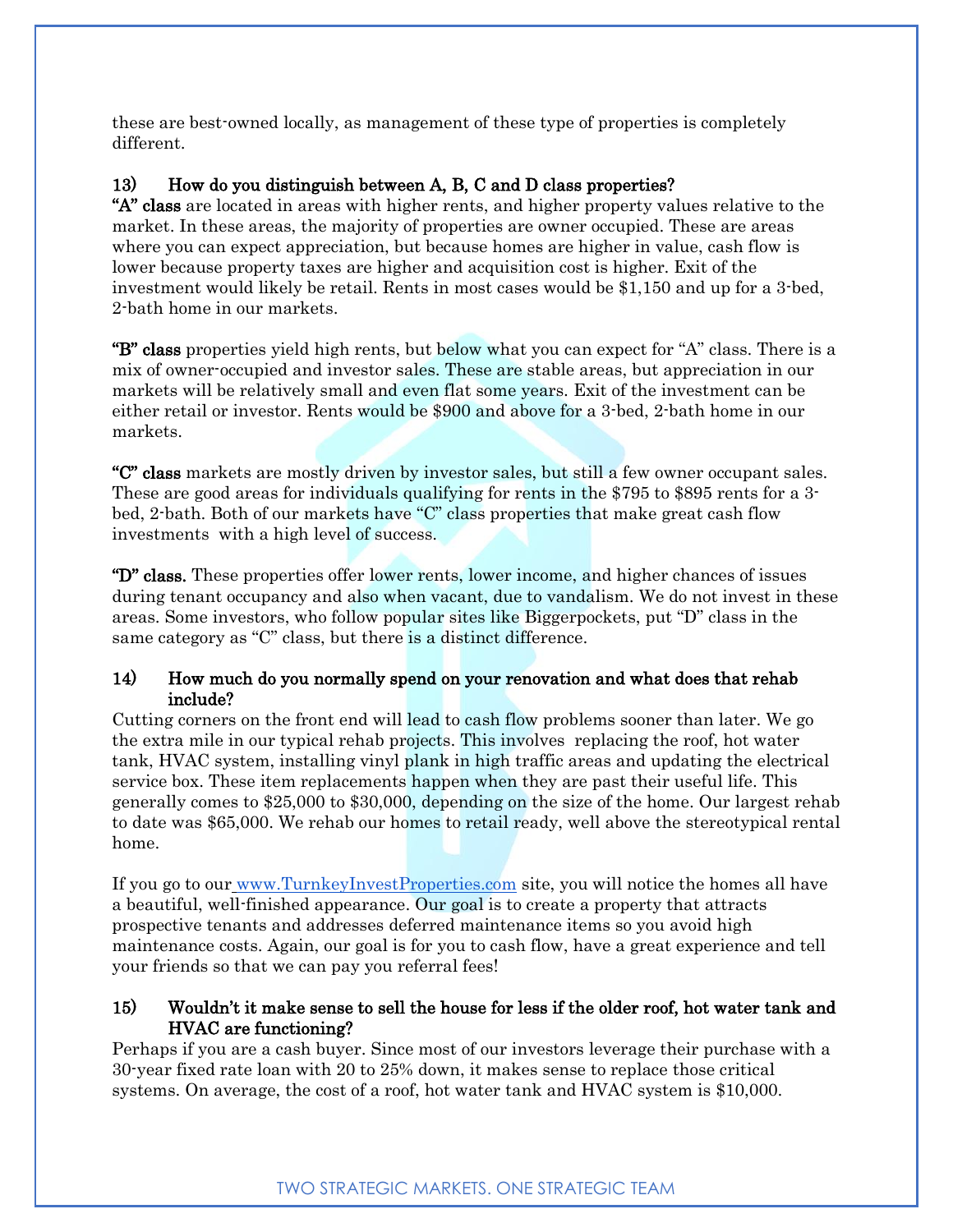Imagine the roof, hot water heater, and HVAC went out within the first seven years of your investment. If you are netting \$200 a month cash after expenses, that would be 50 months of lost cash flow with a fixed rate loan. That 50 months of lost cash flow could be more with routine maintenance and a tenant turn.

Our turnkey model makes every attempt to avoid deferred maintenance. Another reason to replace on the front end is with 20% down, you are getting those \$10,000 worth of capex items for \$2,000 out of pocket instead of \$10,000. Also, those items if replaced at the time of purchase is in today's cost. With raw material increases, \$10,000 today could be \$11,000 in seven years.

## 16) Do you offer any rental guarantees?

We guarantee we will underwrite each tenant to our approval standards. If we make an error on our underwriting, we will place the next tenant for free. We do not provide a guarantee that the tenant will stay the entire 18 months, as there are to many factors out of our control.

Tenants have life situations that cause them to move, such events as getting married, divorced, losing their job, job transfer, promotion (where they want to upgrade to a better home), demotion (where they can't afford the home), get sick or disabled, die, etc. We have seen all of that. Anything can happen with tenants.

## 17) Will the home be occupied upon sale?

Not always, but 80% of the time homes are occupied upon sale. More often than not, if the home is vacant at the time of closing, a tenant will be in place by the time the first mortgage payment is due.

## 18) Do you provide appliances?

We provide dishwashers and ranges most of the time. We do not supply refrigerators or washers and dryers. That is the tenant's responsibility, and normal expectation within our markets.

#### 19) If you all are active investors, why do you not keep everything you buy?

We are active investors, but just like anyone else, we simply do not have the capital to provide down payments on all the homes we buy, which was 120 homes in the year 2017.

#### 20) What is the average cash flow on your property?

For \$950 rent home, after taxes, insurance, maintenance and management, cash flow is around \$300 a month. Each investor accounts for different vacancy and maintenance costs. Those costs should be accounted for. The key to making money in the rental home business is low vacancy and keeping tenants in place. It is not maintenance that kills cash flow, it is vacancy.

#### 21) What is the average price ratio?

Very close to 1:1 in Memphis and a little higher than 1:1 in Little Rock. However, Little Rock taxes are about 25% cheaper than in Memphis.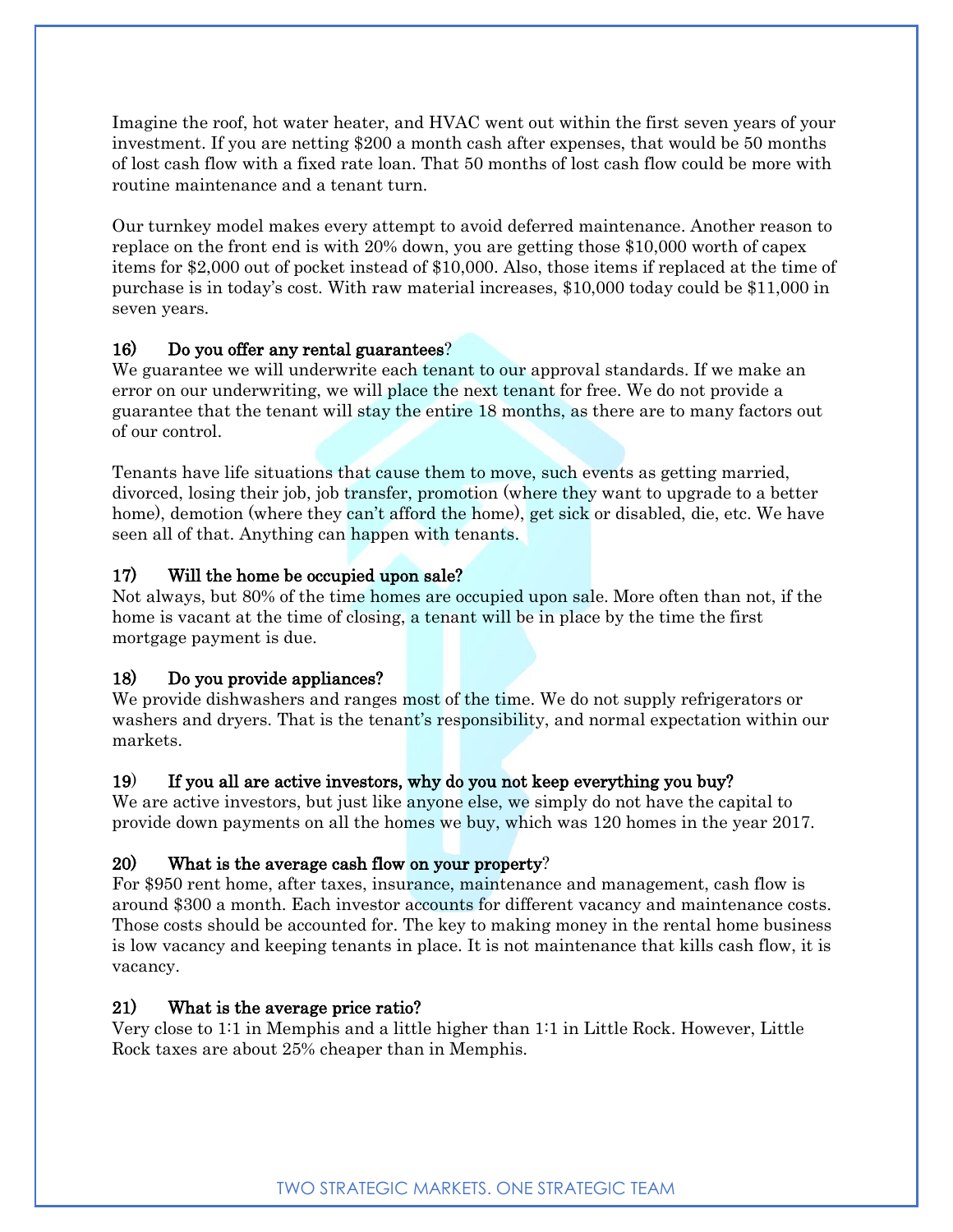## 22) What if the appraisal comes in low?

Out of 120 sales last year, this happened only five times. You are not obligated to buy the property and the contracts are contingent on appraisal. Before we acquire our properties, we make sure the house has comparable sales. During the marketing process, we share those comparable sales with you. All that said, appraisals are subjective and simply opinions. We have seen two appraisals on the same house within a few days of each other come back with a value split of 10%.

## 23) Do you have preferred lenders and are we required to use those lenders?

Yes, we do have preferred lenders, but you are not obligated to use them. However, we will make the contracts not contingent on the appraisal and if the loan does not close on time, we will charge the first tenant placement as part of our turnkey process.

Why? We have vetted our lenders, who we feel confident will provide the customer service we expect to our clients. These lenders specialize in investor loans, which helps create an on-time close. They routinely work with local market investors to make sure the most qualified appraisers are on their list and to eliminate the less qualified appraisers.

## 24) Do you provide in-house management or outsource?

In both Little Rock and Memphis, we provide locally owned, in-house property management.

## 25) Are you locally owned?

Even more, these markets are where we were born and raised. Our connections between Little Rock and Memphis are tied to family, so yes, we're locally and family-owned.

## 26) Do prospective clients visit you all before they buy?

About half of our clients visit us to meet the team. While we recommend that, and love showing off our buildings and staff, it is not required. We do recommend if you are coming to town ready to buy, that you put a property under contract before you come, so you can see the property and the areas you are about to purchase. Most of the time when investors visit us, the properties they have toured are no longer available when they return home. We think the market visit experience is better when you get to see your property.

#### 27) Can you assist with asset protection?

Yes, we can refer you to local attorneys to set up your LLC.

## 28) How much is earnest money and where is it held?

Earnest money is \$2,000 and held at the local title/attorney's office.

## 29) Do I need a real estate agent?

No, but feel free to utilize your own real estate agent or attorney to review our contracts. We utilize an in-house agent to draft our sales contracts on standard Realtor© Purchase and Sales Agreement Contracts, which are local to the state where the home is being purchased.

#### 30) Do you buy multi-family units?

Yes, especially in Little Rock. Anything larger than a single-family home in Memphis is taxed at a commercial rate, which is almost twice as high. The areas where the mutli